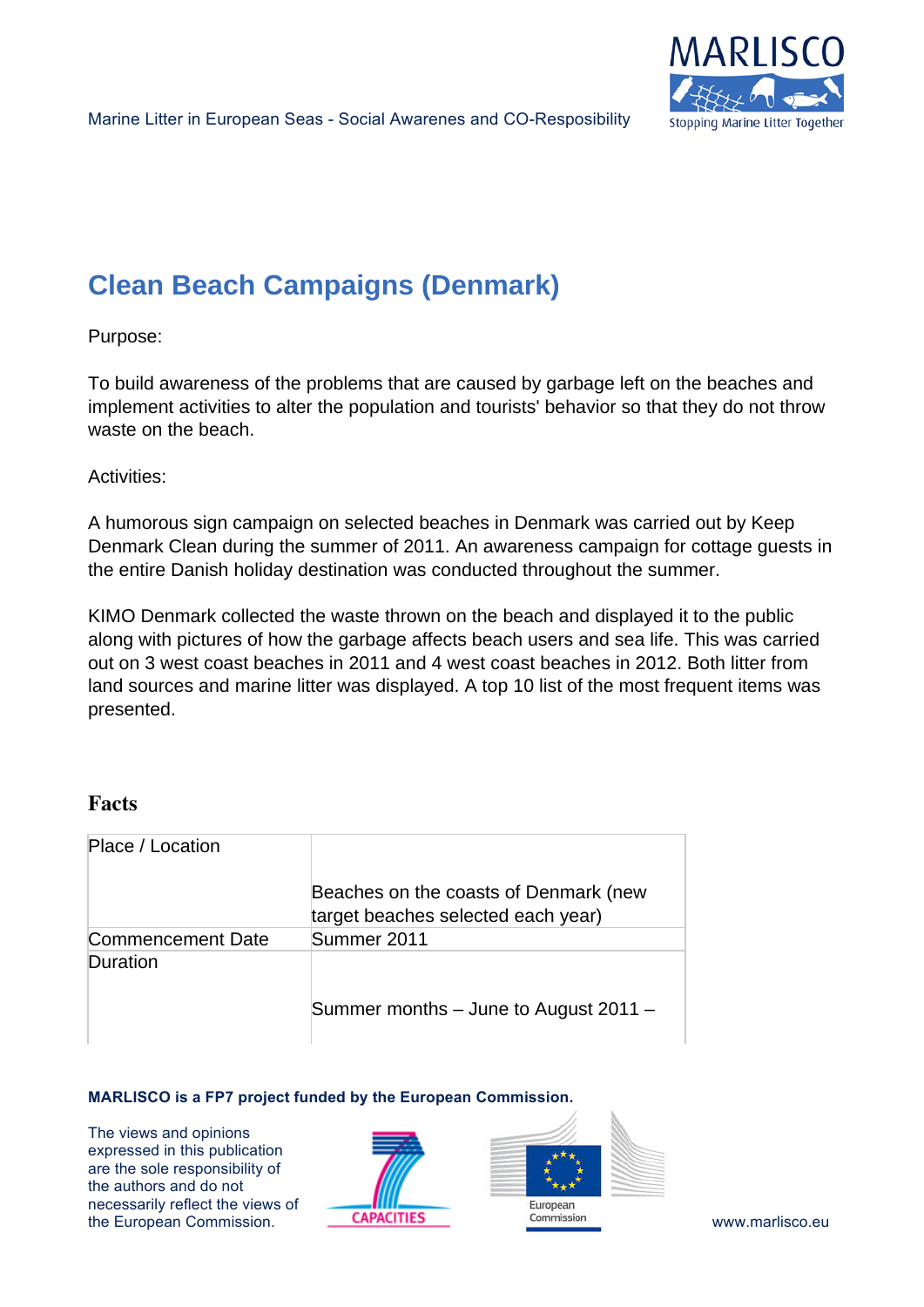

|                              | 2012                                                                                                                                                                                                                                                                                                                         |
|------------------------------|------------------------------------------------------------------------------------------------------------------------------------------------------------------------------------------------------------------------------------------------------------------------------------------------------------------------------|
|                              | 2013 summer season is planned (KIMO<br>Denmark).                                                                                                                                                                                                                                                                             |
| Theme                        | Awareness (Cross-cutting)                                                                                                                                                                                                                                                                                                    |
| Type of Initiative           | Campaign                                                                                                                                                                                                                                                                                                                     |
| Initiated by                 | KIMO Denmark (network of local<br>governments) / Keep Denmark Clean<br>(partnership between multiple stakeholders)                                                                                                                                                                                                           |
| <b>Involved Stakeholders</b> | Municipalities / Public that use the beaches /<br>People who live by the beaches.                                                                                                                                                                                                                                            |
|                              | Funding/Financial Support KIMO - Own financing and from funding<br>(Outdoor fund)Keep Denmark Clean had<br>partnerships with: Blue flag Denmark, Frisko<br>Is (a private ice cream company), The<br>coastal lifeguard service of Northern Sealand<br>and funding from "Trygfondens<br>Kystlivredning" (coastal safety fund). |
| <b>Success Rate</b>          | Social Awareness many interactions with the<br>general public and through the media. Good<br>response from both visitors and media<br>coverage.                                                                                                                                                                              |
| Case Study prepared by       | Ryan Metcalfe, KIMO Denmark<br>rydm@varde.dk<br>+45 79947465                                                                                                                                                                                                                                                                 |
| Submitted by                 | Ryan Metcalfe / Poul Vadsholt                                                                                                                                                                                                                                                                                                |
| $\cdots$ $\cdots$ $\cdots$   |                                                                                                                                                                                                                                                                                                                              |

## **Available documentation and further information**

Information on Keep Denmark Clean's homepage:

[http://www.holddanmarkrent.dk/article/aktiviteter\\_renstrand\\_11](http://www.holddanmarkrent.dk/article/aktiviteter_renstrand_11)

Press release KIMO project (Danish):

### **MARLISCO is a FP7 project funded by the European Commission.**

The views and opinions expressed in this publication are the sole responsibility of the authors and do not necessarily reflect the views of the European Commission. **CAPACITIES COMMISSION COMMISSION COMMISSION COMMISSION WWW.marlisco.eu**